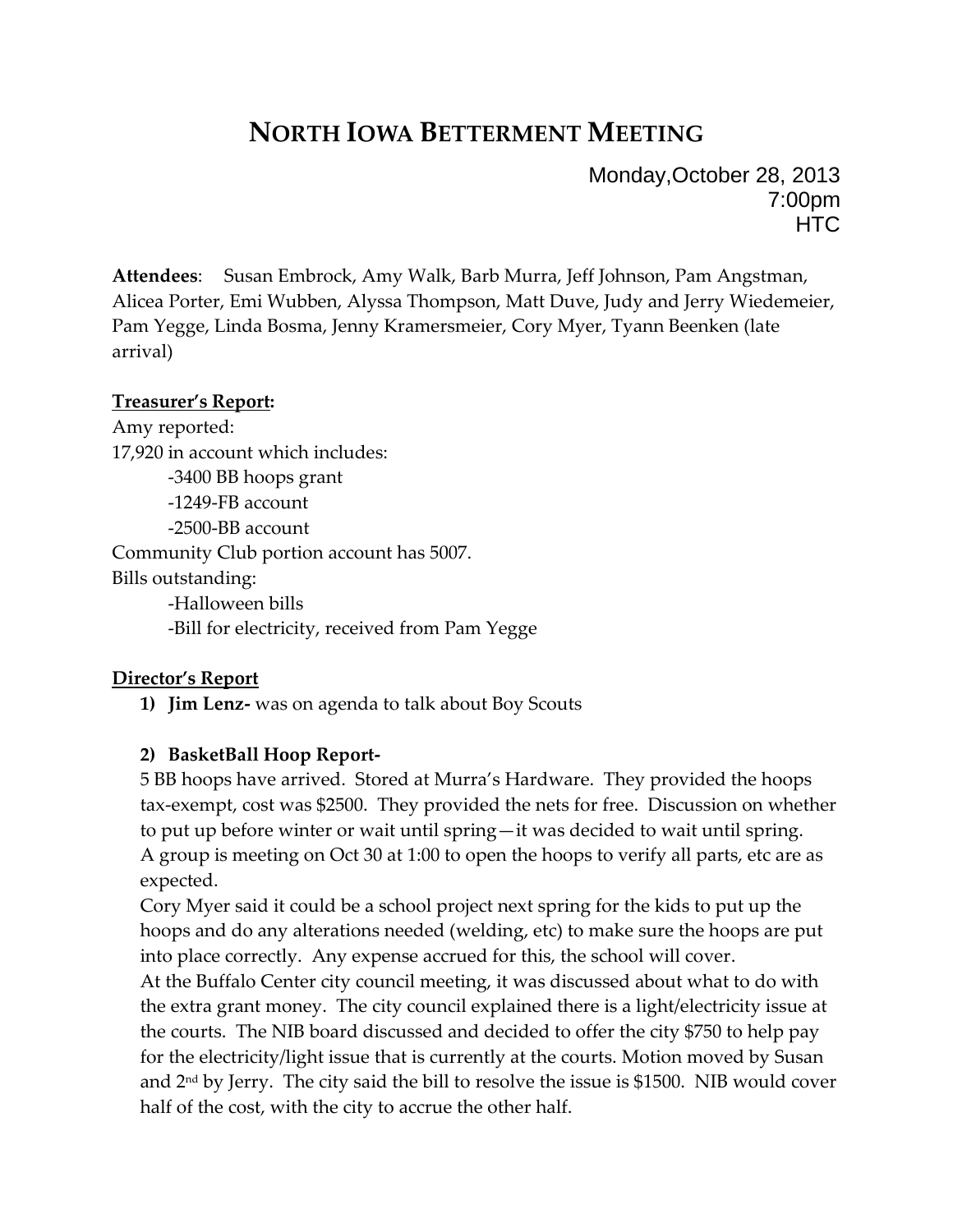## **3) Road Runner ribbon cutting**

Wednesday, November 20 at 4:00pm They are also having their Grand Opening that night.

#### **4) Orange's ribbon cutting**

Dec-Jan time frame. Ryan Silber will contact Alyssa when the time arrives.

#### **5) Lakota city hall**

Amy and Alyssa went to the last city council meeting and introduced and explained NIB. The council was very welcoming and asked many questions. Alyssa has been working with Amber Shelton for 2 grants for the city of Lakota.

- 1) Heritage Museum roof is leaking, need grant to replace
- 2) New city sign, grant due March 1

#### **6) Thank You**

Designed thank you cards are done and now available for NIB members to use and thank our many volunteers for their time and efforts.

#### **7) City Council Questionnaire**

Alyssa attended city council and found out they are counting the votes from the Questionnaire on Nov 2. Alyssa is planning to be there as the survey affects NIB.

#### **8) Website**

Alyssa reported she is updating descriptions and planning to add photos from events. Alyssa stated she has to update the Gala, old fashion Christmas, and Tour of Homes descriptions. Susan is going to help put the paypal donation button for the home page. Alyssa is adding a volunteer page, where we list all the volunteers that have helped NIB.

#### **9) Insurance NIB**

Alyssa has checked with several agencies for quotes for NIB board members liability. Central States quotes roughly 1700-2000. Bank Agency, still waiting to hear. State Savings in Rake is looking into more information. Alyssa is also going to contact Winnebago Insurance in Rake. Looking into the possibility of a "group" insurance for non-profit organizations. Alyssa will look into talking with WinnBethco to see if there are any options with that avenue.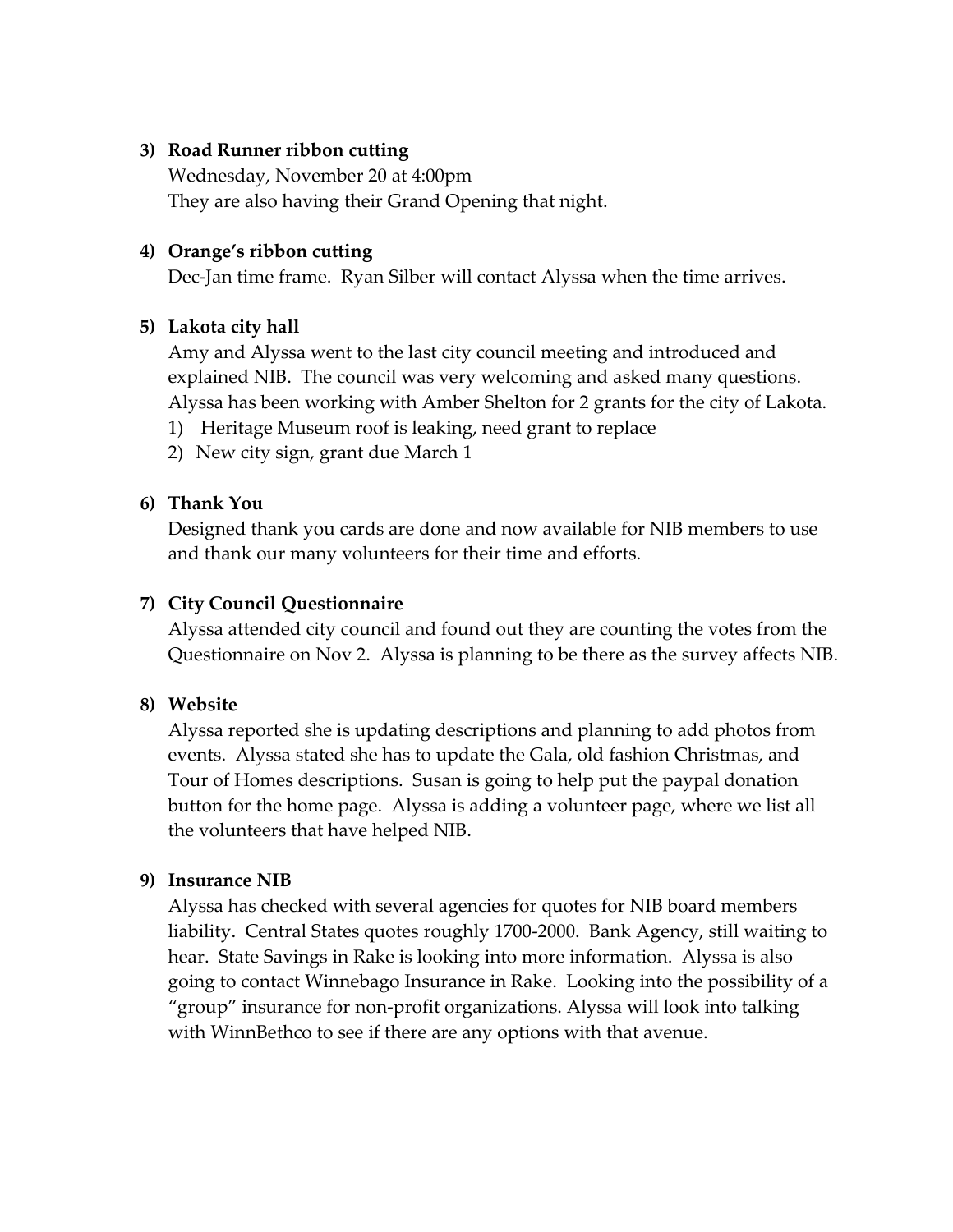## **10) Events**

Alyssa is planning to bring another Creative Spirit paint night to Buffalo Center. She talked about planning to hold a raffle during the event.

Alyssa is looking into planning a "date" night for adults with provided daycare. **Halloween Report:**

Adult Party had low attendance due to other events the same weekend. People stated they still desire to have it next year. DJ was from Britt and was enjoyable to make note for future events. Several raffles for door prizes were held. Many businesses provided gift certificates and prizes for the raffle.

It was discussed about working with a local bar to host a Halloween combined effort next year.

Kids Party:

About 96 kids, with over 200 people served for supper. Games, contest and hayride were enjoyed by all.

Discussion of a "haunted house" in future years put on hold for later discussion. Would there be liability, etc. (?)

#### **Committees:**

#### **1) Member Donation letter**

Barb reported they are going to table the letter to the beginning of the year.

#### **2) Tour of homes**

Alicea reported that no one wants to open their house for the event. It was decided after discussion to change it into a "Tour of Lights". The committee is to create a map of homes that have lights to be viewed and have designated nights of touring.

#### **3) Basketball**

The 5-8<sup>th</sup> BB tournament is to be held on January 18. Alyssa has emailed surrounding towns of the event and to introduce herself. She has worked with Mark Beenken to help establish the coaches from the past. Alyssa sent a form home with all 5-8 students about joining BB. NIB will look for the coaches, if the students sign up by Nov 4. Alyssa has already had 2 people step forward to coach. It was decided that NIB will pay for 3 tournaments and the home tournament for each team.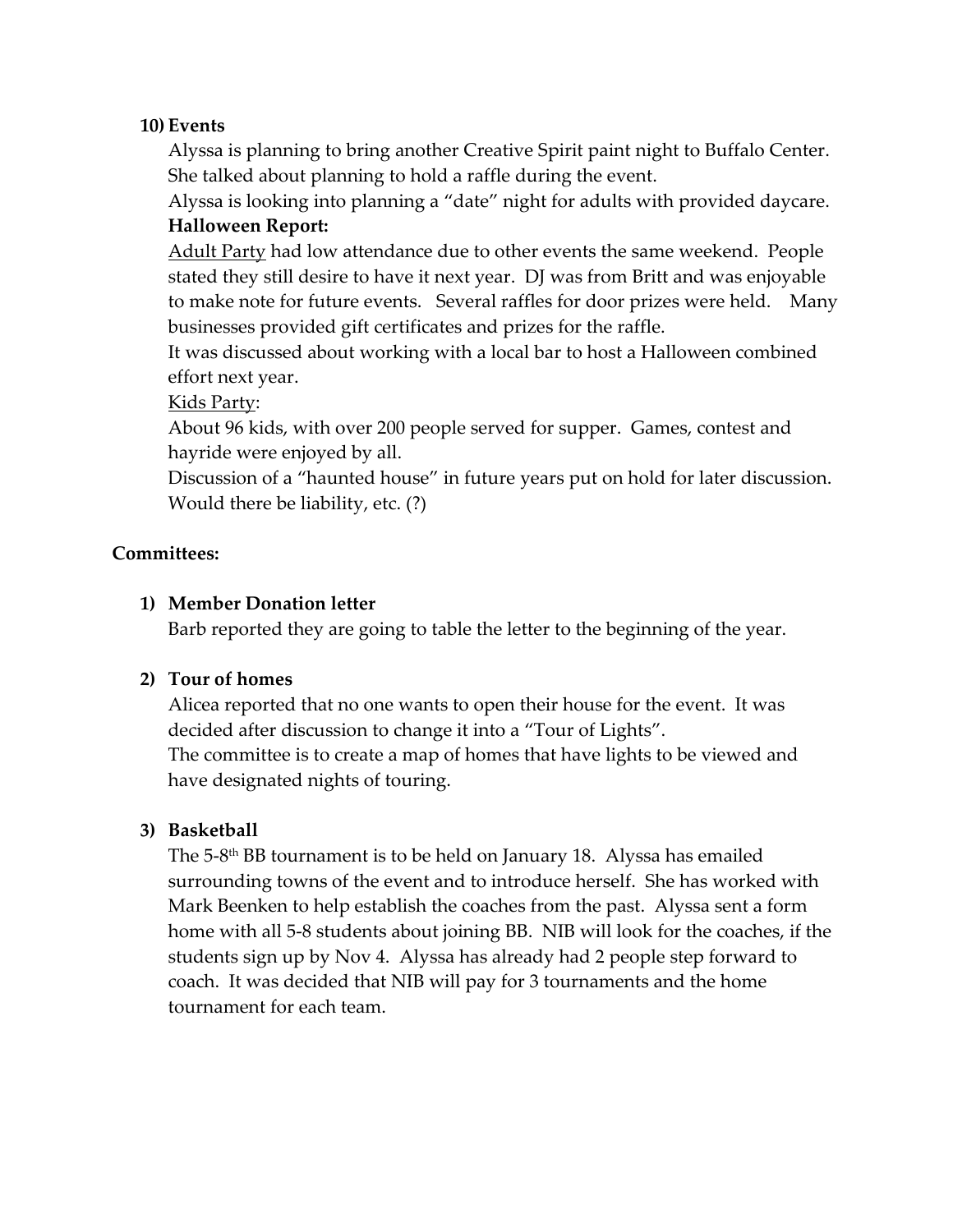# **4) Girl's club**

Alyssa worked with the library to avoid conflict and decided upon the 3rd Wed of each month. Cost will be \$30 and start January 15. With dates to be Jan 15, Feb 12, March 19, April 16, and May 7. It will run from 2:15-5 pm at the HTC. This is offered to 3-5<sup>th</sup> graders.

# **5) Ladies night out**

16 businesses, Nov 12, 5-7. Gift bag raffle is ready to go. Posters are out, save the date card were handed to business participants, and advertisement will be in the paper for the next 2 weeks. Sandy Bashon also has it on her radio talk show.

# **6) GALA**

Date to be March 8 starting at 6:00pm. Tickets and posters are being created. Save the date business cards are being made and handed out. Theme is leaning towards "Mardi Gras" Plan to keep \$50 per ticket price.

# **7) Grants**

Deadline is Nov 1 for StateLine grant. Going to write a grant to help pay for a blow-up tv screen for Movie Nights. Motioned by Jerry and 2<sup>nd</sup> by Amy to purchase a blow-up tv screen for \$235 with hopes the grant to offset part of the cost.

## **8) Thompson Welcome**

Alyssa introduced herself to city clerk, Diane. Thompson decided they do not want a metal sign, so they want to put the grant money on hold until they determine what kind of sign they are going to put up. Time limit for grant money is a year, but can ask for an extension.

# **9) Christmas committee**

Dec 14, 9-1pm. Barb stepped down as chair and Linda Bosma and Judy Boeckholt to be co-chairs.

Santa Claus will be at the NIB building. Light contest, ginger bread houses, Elf on the Shelf, etc. Next meeting is Nov 6 at noon at the Driver's Choice.

## **10) OTHER**

NIB is to serve meal at the Jan 12 BB against Lake Mills. Jerry is to chair this event. Meal option has not been set.